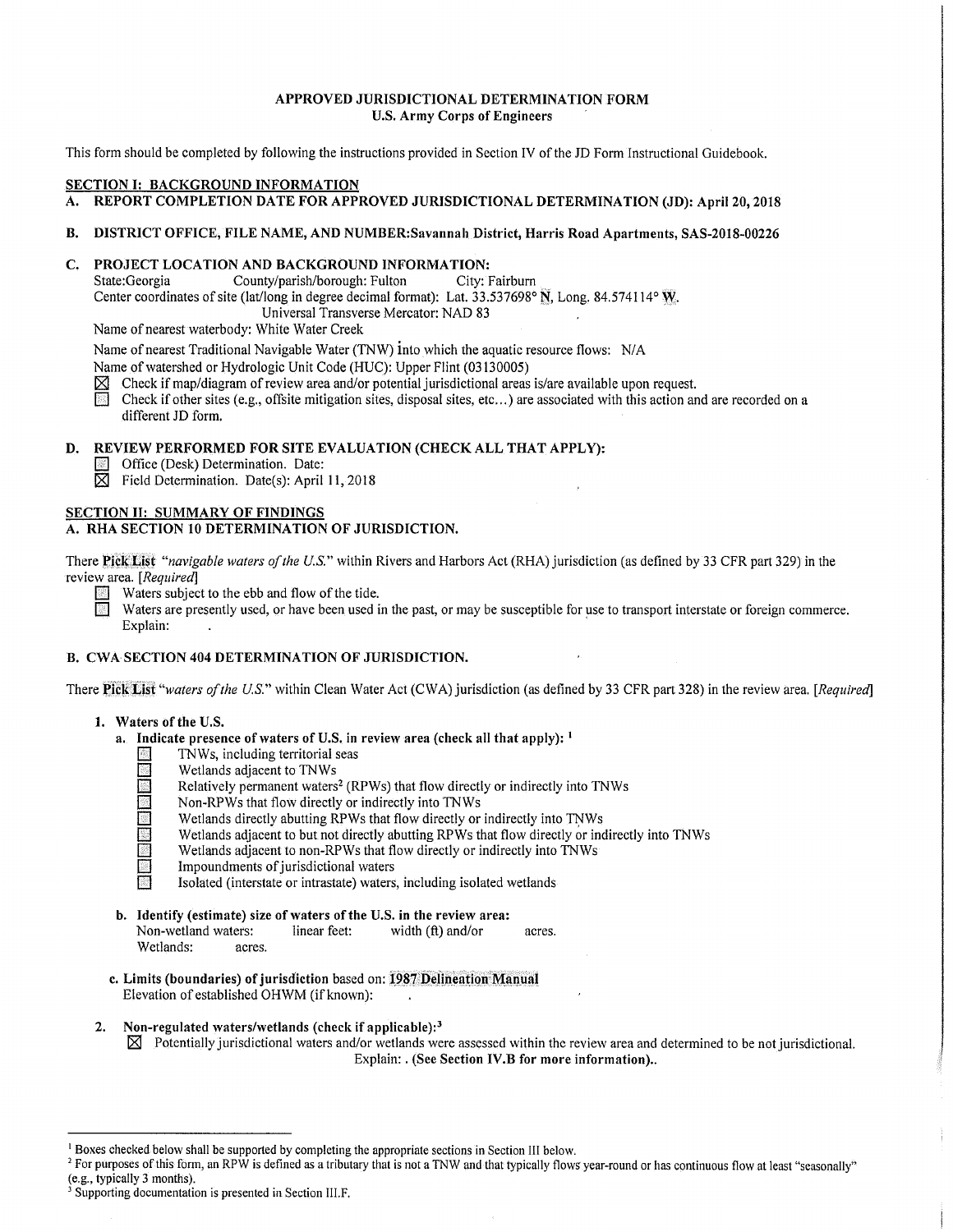#### SECTION III: CWA ANALYSIS

#### A. TNWs AND WETLANDS ADJACENT TO TNWs

The agencies will assert jurisdiction over TNWs and wetlands adjacent to TNWs. Ifthe aquatic resource is a TNW, complete Section III.A.I and Section 111.D.I. only; if the aquatic resource is a wetland adjacent to a TNW, complete Sections III.A.I and 2 and Section 111.D.I.; otherwise, see Section 111.B below.

1. TNW

Identify TNW: n/a.

- Summarize rationale supporting determination:
- 2. Wetland adjacent to TNW Summarize rationale supporting conclusion that wetland is "adjacent": n/a.

## B. CHARACTERISTICS OF TRIBUTARY (THAT IS NOT A TNW) AND ITS ADJACENT WETLANDS (IF ANY):

This section summarizes information regarding characteristics of the tributary and its adjacent wetlands, if any, and it helps determine whether or not the standards for jurisdiction established under *Rapanos* have been met.

The agencies will assert jurisdiction over non-navigable tributaries of TNWs where the tributaries are "relatively permanent waters" (RPWs), i.e. tributaries that typically flow year-round or have continuous flow at least seasonally (e.g., typically 3 months). A wetland that directly abuts an RPW is also jurisdictional. Ifthe aquatic resource is not a TNW, but has year-round (perennial) flow, skip to Section 111.D.2. Ifthe aquatic resource is a wetland directly abutting a tributary with perennial flow, skip to Section 111.D.4.

A wetland that is adjacent to but that does not directly abut an RPW requires a significant nexus evaluation. Corps districts and EPA regions will include in the record any available information that documents the existence of a significant nexus between a relatively permanent tributary that is not perennial (and its adjacent wetlands if any) and a traditional navigable water, even though a significant nexus finding is not required as a matter of law.

If the waterbody<sup>4</sup> is not an RPW, or a wetland directly abutting an RPW, a JD will require additional data to determine if the waterbody has a significant nexus with a TNW. If the tributary has adjacent wetlands, the significant nexus evaluation must consider the tributary in combination with all of its adjacent wetlands. This significant nexus evaluation that combines, for analytical purposes, the tributary and all of its adjacent wetlands is used whether the review area identified in the JD request is the tributary, or its adjacent wetlands, or both. If the JD covers a tributary with adjacent wetlands, complete Section III.B.1 for the tributary, Section 111.B.2 for any onsite wetlands, and Section 111.B.3 for all wetlands adjacent to that tributary, both onsite and offsite. The determination whether a significant nexus exists is determined in Section 111.C below.

1. Characteristics of non-TNWs that flow directly or indirectly into TNW

- (i) General Area Conditions: Watershed size: 0 acres Drainage area: 0 acres Average annual rainfall: 50 inches Average annual snowfall: 0 inches
- (ii) Physical Characteristics:
	- (a) Relationship with TNW: Tributary flows directly into TNW.  $\Box$  Tributary flows through Pick List tributaries before entering TNW.

Project waters are Pick List river miles from TNW. Project waters are Pick List river miles from RPW. Project waters are Pick List aerial (straight) miles from TNW. Project waters are Pick, List aerial (straight) miles from RPW. Project waters cross or serve as state boundaries. Explain:

Identify flow route to TNW5: Tributary stream order, if known:

<sup>4</sup> Note that the Instructional Guidebook contains additional information regarding swales, ditches, washes, and erosional features generally and in the arid West.

*<sup>5</sup>*Flow route can be described by identifying, e.g., tributary a, which flows through the review area, to flow into tributary b, which then flows into TNW.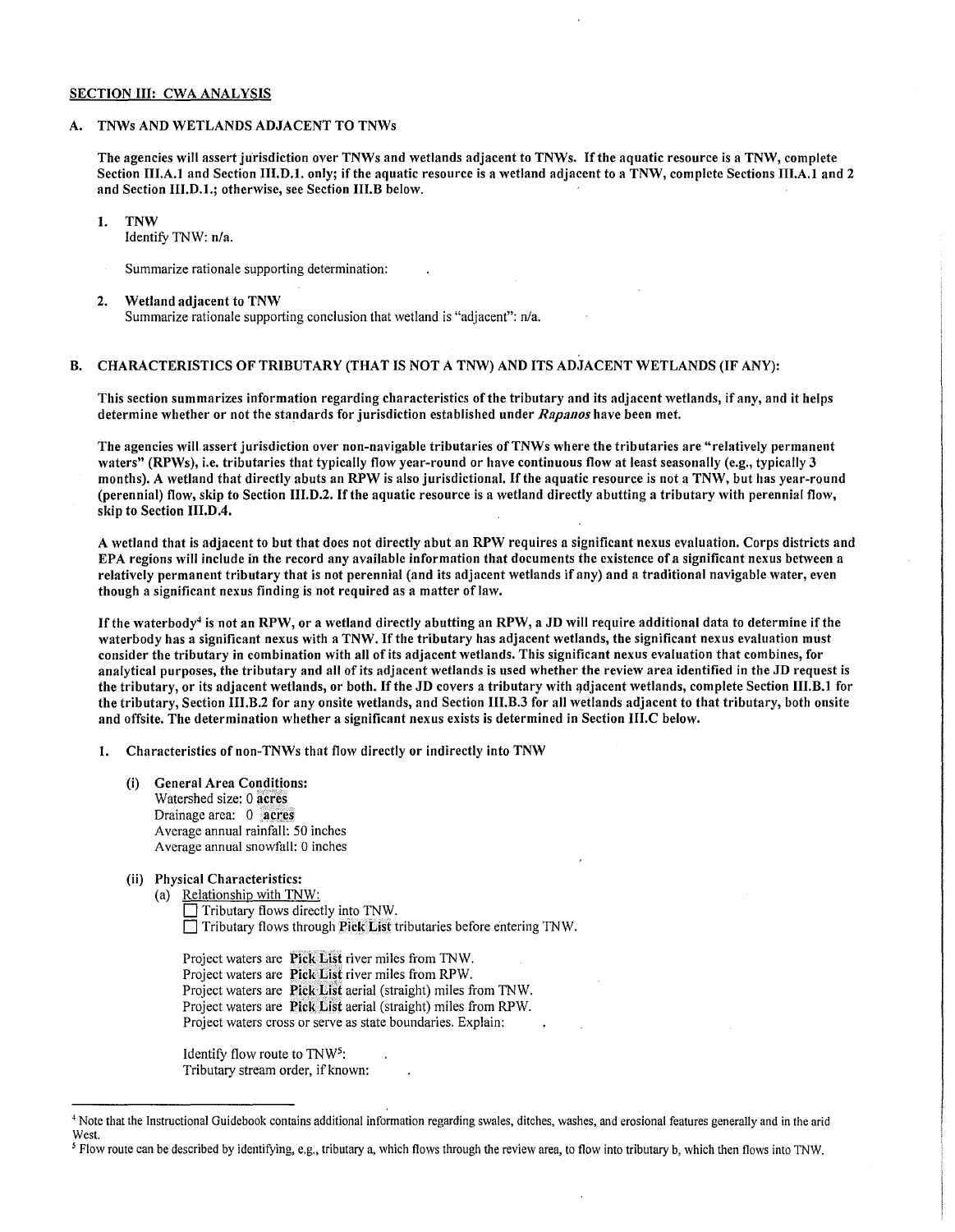| (b) General Tributary Characteristics (check all that apply):<br>Tributary is:<br>Natural<br>Artificial (man-made). Explain:<br>Manipulated (man-altered). Explain:                                                                                                                                                                                                                                                                                                                                                                                                                                                                            |
|------------------------------------------------------------------------------------------------------------------------------------------------------------------------------------------------------------------------------------------------------------------------------------------------------------------------------------------------------------------------------------------------------------------------------------------------------------------------------------------------------------------------------------------------------------------------------------------------------------------------------------------------|
| Tributary properties with respect to top of bank (estimate):<br>Average width: 3 feet<br>Average depth: 1 feet<br>Average side slopes: Pick List.                                                                                                                                                                                                                                                                                                                                                                                                                                                                                              |
| Primary tributary substrate composition (check all that apply):<br>Silts<br>Sands<br>Concrete<br>Muck<br>Cobbles<br>Gravel<br>Vegetation. Type/% cover:<br>Bedrock<br>Other. Explain:                                                                                                                                                                                                                                                                                                                                                                                                                                                          |
| Tributary condition/stability [e.g., highly eroding, sloughing banks]. Explain:<br>Presence of run/riffle/pool complexes. Explain:<br>Tributary geometry: Pick List<br>Tributary gradient (approximate average slope):<br>%                                                                                                                                                                                                                                                                                                                                                                                                                    |
| $(c)$ Flow:<br>Tributary provides for: Pick List<br>Estimate average number of flow events in review area/year: Pick List .<br>Describe flow regime: Mostly in-bank but subject to out-of- bank flow folowing heavy precipitation events<br>Other information on duration and volume:                                                                                                                                                                                                                                                                                                                                                          |
| Surface flow is: Pick List. Characteristics:                                                                                                                                                                                                                                                                                                                                                                                                                                                                                                                                                                                                   |
| Subsurface flow: Pick List. Explain findings:<br>$\Box$ Dye (or other) test performed:                                                                                                                                                                                                                                                                                                                                                                                                                                                                                                                                                         |
| Tributary has (check all that apply):<br>$\Box$ Bed and banks<br>$\Box$ OHWM <sup>6</sup> (check all indicators that apply):<br>the presence of litter and debris<br>clear, natural line impressed on the bank<br>destruction of terrestrial vegetation<br>changes in the character of soil<br>the presence of wrack line<br>shelving<br>sediment sorting<br>vegetation matted down, bent, or absent<br>leaf litter disturbed or washed away<br>scour<br>sediment deposition<br>multiple observed or predicted flow events<br>abrupt change in plant community<br>water staining<br>other (list):<br>Discontinuous OHWM. <sup>7</sup> Explain: |
| If factors other than the OHWM were used to determine lateral extent of CWA jurisdiction (check all that apply):<br>Mean High Water Mark indicated by:<br>High Tide Line indicated by:<br>$\Box$ oil or scum line along shore objects<br>survey to available datum;<br>fine shell or debris deposits (foreshore)<br>physical markings;<br>physical markings/characteristics<br>vegetation lines/changes in vegetation types.<br>tidal gauges<br>other (list):                                                                                                                                                                                  |
| (iii) Chemical Characteristics:<br>Characterize tributary (e.g., water color is clear, discolored, oily film; water quality; general watershed characteristics, etc.).<br>Explain:<br>Identify specific pollutants, if known:                                                                                                                                                                                                                                                                                                                                                                                                                  |
|                                                                                                                                                                                                                                                                                                                                                                                                                                                                                                                                                                                                                                                |

<sup>&</sup>lt;sup>6</sup>A natural or man-made discontinuity in the OHWM does not necessarily sever jurisdiction (e.g., where the stream temporarily flows underground, or where the OHWM has been removed by development or agricultural practices)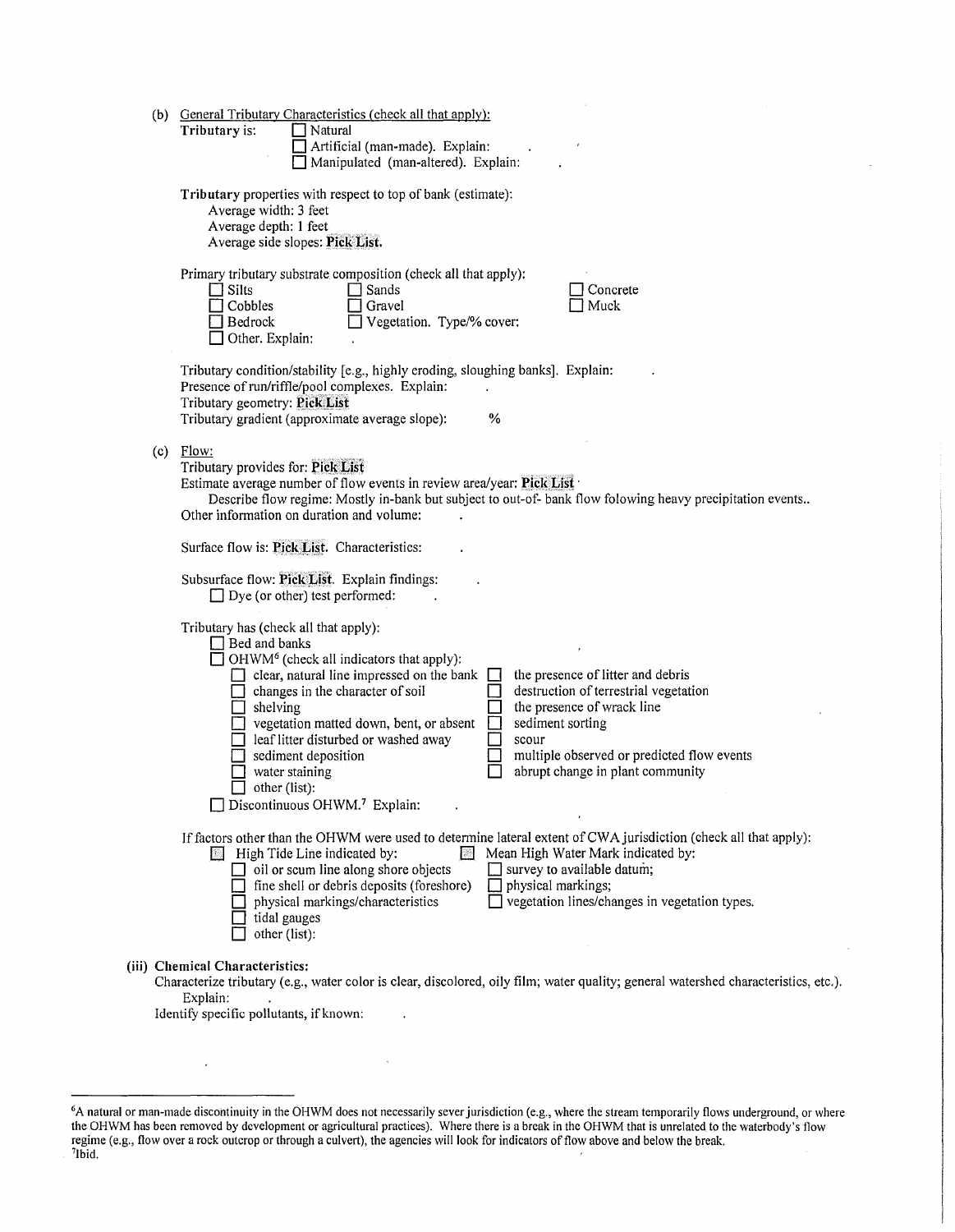|      |                                                                                                                                                                                                                                        |  | (iv) Biological Characteristics. Channel supports (check all that apply):<br>Riparian corridor. Characteristics (type, average width):<br>Wetland fringe. Characteristics: Typical wetland hydric soils meeting uplnd non-hydric soil causing vegetative transition                                                                                                                                                                                 |  |  |  |  |
|------|----------------------------------------------------------------------------------------------------------------------------------------------------------------------------------------------------------------------------------------|--|-----------------------------------------------------------------------------------------------------------------------------------------------------------------------------------------------------------------------------------------------------------------------------------------------------------------------------------------------------------------------------------------------------------------------------------------------------|--|--|--|--|
| zone |                                                                                                                                                                                                                                        |  | Habitat for:<br>Federally Listed species. Explain findings:<br>Fish/spawn areas. Explain findings:<br>Other environmentally-sensitive species. Explain findings:<br>Aquatic/wildlife diversity. Explain findings:                                                                                                                                                                                                                                   |  |  |  |  |
| 2.   |                                                                                                                                                                                                                                        |  | Characteristics of wetlands adjacent to non-TNW that flow directly or indirectly into TNW                                                                                                                                                                                                                                                                                                                                                           |  |  |  |  |
|      | (i)                                                                                                                                                                                                                                    |  | <b>Physical Characteristics:</b><br>(a) General Wetland Characteristics:<br>Properties:<br>Wetland size:<br>acres<br>Wetland type. Explain:<br>Wetland quality. Explain:<br>Project wetlands cross or serve as state boundaries. Explain:                                                                                                                                                                                                           |  |  |  |  |
|      |                                                                                                                                                                                                                                        |  | (b) General Flow Relationship with Non-TNW:<br>Flow is: Pick List. Explain:<br>Surface flow is: Pick List<br>Characteristics:                                                                                                                                                                                                                                                                                                                       |  |  |  |  |
|      |                                                                                                                                                                                                                                        |  | Subsurface flow: Pick List. Explain findings:<br>□ Dye (or other) test performed: Saturated soils present at intervals in draw leading to RPWs.                                                                                                                                                                                                                                                                                                     |  |  |  |  |
|      |                                                                                                                                                                                                                                        |  | (c) Wetland Adjacency Determination with Non-TNW:<br>$\Box$ Directly abutting<br>$\Box$ Not directly abutting<br>Discrete wetland hydrologic connection. Explain:<br>Ecological connection. Explain:<br>Separated by berm/barrier. Explain:                                                                                                                                                                                                         |  |  |  |  |
|      |                                                                                                                                                                                                                                        |  | (d) Proximity (Relationship) to TNW<br>Project wetlands are Pick List river miles from TNW.<br>Project waters are Pick List aerial (straight) miles from TNW.<br>Flow is from: Pick List.<br>Estimate approximate location of wetland as within the Pick List floodplain.                                                                                                                                                                           |  |  |  |  |
|      | (ii) Chemical Characteristics:<br>Characterize wetland system (e.g., water color is clear, brown, oil film on surface; water quality; general watershed<br>characteristics; etc.). Explain:<br>Identify specific pollutants, if known: |  |                                                                                                                                                                                                                                                                                                                                                                                                                                                     |  |  |  |  |
|      |                                                                                                                                                                                                                                        |  | (iii) Biological Characteristics. Wetland supports (check all that apply):<br>Riparian buffer. Characteristics (type, average width):<br>Vegetation type/percent cover. Explain:Hydrophytic vegetation 100%, emergent wetland.<br>Habitat for:<br>Federally Listed species. Explain findings:<br>Fish/spawn areas. Explain findings:<br>Other environmentally-sensitive species. Explain findings:<br>Aquatic/wildlife diversity. Explain findings: |  |  |  |  |
| 3.   | Characteristics of all wetlands adjacent to the tributary (if any)<br>All wetland(s) being considered in the cumulative analysis: Pick List                                                                                            |  |                                                                                                                                                                                                                                                                                                                                                                                                                                                     |  |  |  |  |

Approximately ( ) acres in total are being considered in the cumulative analysis.

 $\bar{\phantom{a}}$ 

 $\sim$ 

 $\hat{\mathcal{L}}$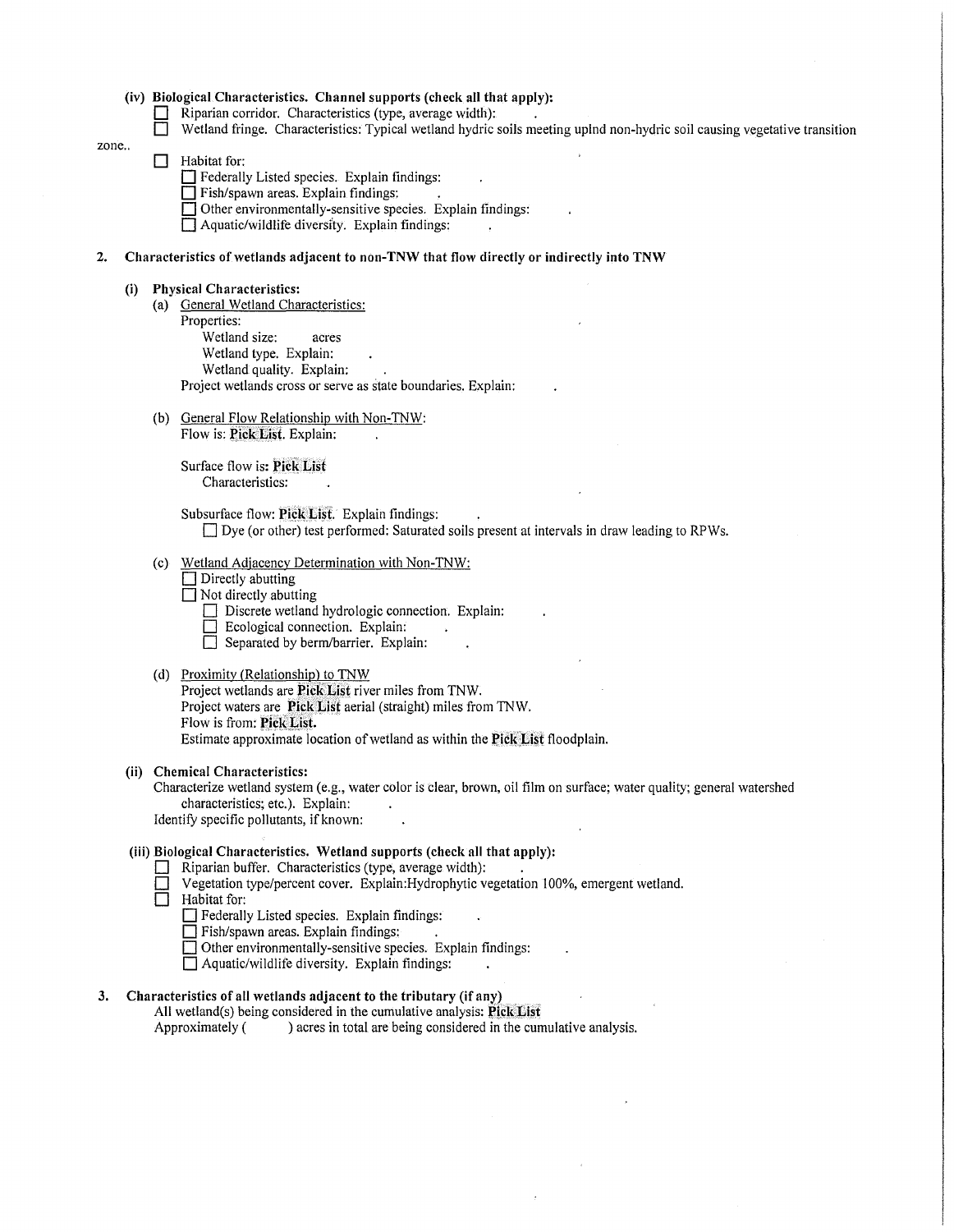For each wetland, specify the following:

 $Directly$  abuts? (Y/N) Size (in acres) Directly abuts? (Y/N) Size (in acres)

Summarize overall biological, chemical and physical functions being performed: Wetland area collects water in a depression. There is subsurface flow after periods with rain rainfall levels. After poll levels receed slightly, most water is lost via evaporation.

#### C. SIGNIFICANT NEXUS DETERMINATION

A significant nexus analysis will assess the flow characteristics and functions of the tributary itself and the functions performed by any wetlands adjacent to the tributary to determine ifthey significantly affect the chemical, physical, and biological integrity of a TNW. For each of the following situations, a significant nexus exists if the tributary, in combination with all of its adjacent wetlands, has more than a speculative or insubstantial effect on the chemical, phy'sical and/or biological integrity of a TNW. Considerations when evaluating significant nexus include, but are not limited to the volume, duration, and frequency of the flow of water in the tributary and its proximity to a TNW, and the functions performed by the tributary and all its adjacent wetlands. It is not appropriate to determine significant nexus based solely on any specific threshold of distance (e.g. between a tributary and its adjacent wetland or between a tributary and the TNW). Similarly, the fact an adjacent wetland lies within or outside of a floodplain is not solely determinative of significant nexus.

Draw connections between the features documented and the effects on the TNW, as identified in the *Rapanos* Guidance and discussed in the Instructional Guidebook. Factors to consider include, for example:

- Does the tributary, in combination with its adjacent wetlands (if any), have the capacity to carry pollutants or flood waters to TNWs, or to reduce the amount of pollutants or flood waters reaching a TNW?
- Does the tributary, in combination with its adjacent wetlands (if any), provide habitat and lifecycle support functions for fish and other species, such as feeding, nesting, spawning, or rearing young for species that are present in the TNW?
- Does the tributary, in combination with its adjacent wetlands (if any), have the capacity to transfer nutrients and organic carbon that support downstream foodwebs?
- Does the tributary, in combination with its adjacent wetlands (if any), have other relationships to the physical, chemical, or biological integrity of the TNW?

#### Note: the above list of considerations is not inclusive and other functions observed or known to occur should be documented below:

- 1. Significant nexus findings for non-RPW that has no adjacent wetlands and flows directly or indirectly into TNWs. Explain findings of presence or absence of significant nexus below, based on the tributary itself, then go to Section III.D:
- 2. Significant nexus findings for non-RPW and its adjacent wetlands, where the non-RPW flows directly or indirectly into TNWs. Explain findings of presence or absence of significant nexus below, based on the tributary in combination with all of its adjacent wetlands, then go to Section III.D:
- 3. Significant nexus findings for wetlands adjacent to an RPW but that do not directly abut the RPW. Explain findings of presence or absence of significant nexus below, based on the tributary in combination with all of its adjacent wetlands, then go to Section III.D:

## D. DETERMINATIONS OF JURISDICTIONAL FINDINGS. THE SUBJECT WATERS/WETLANDS ARE (CHECK ALL THAT APPLY):

- 1. TNWs and Adjacent Wetlands. Check all that apply and provide size estimates in review area: TNWs: linear feet width (ft), Or, acres.<br>Wetlands adjacent to TNWs: acres.  $\blacksquare$  Wetlands adjacent to TNWs:
- 2. RPWs that flow directly or indirectly into TNWs.
	- D Tributaries ofTNWs where tributaries typically flow year-round are jurisdictional. Provide data and rationale indicating that tributary is perennial:
	- D Tributaries ofTNW where tributaries have continuous flow "seasonally" (e.g., typically three months each year) are jurisdictional. Data supporting this conclusion is provided at Section III.B. Provide rationale indicating that tributary flows seasonally: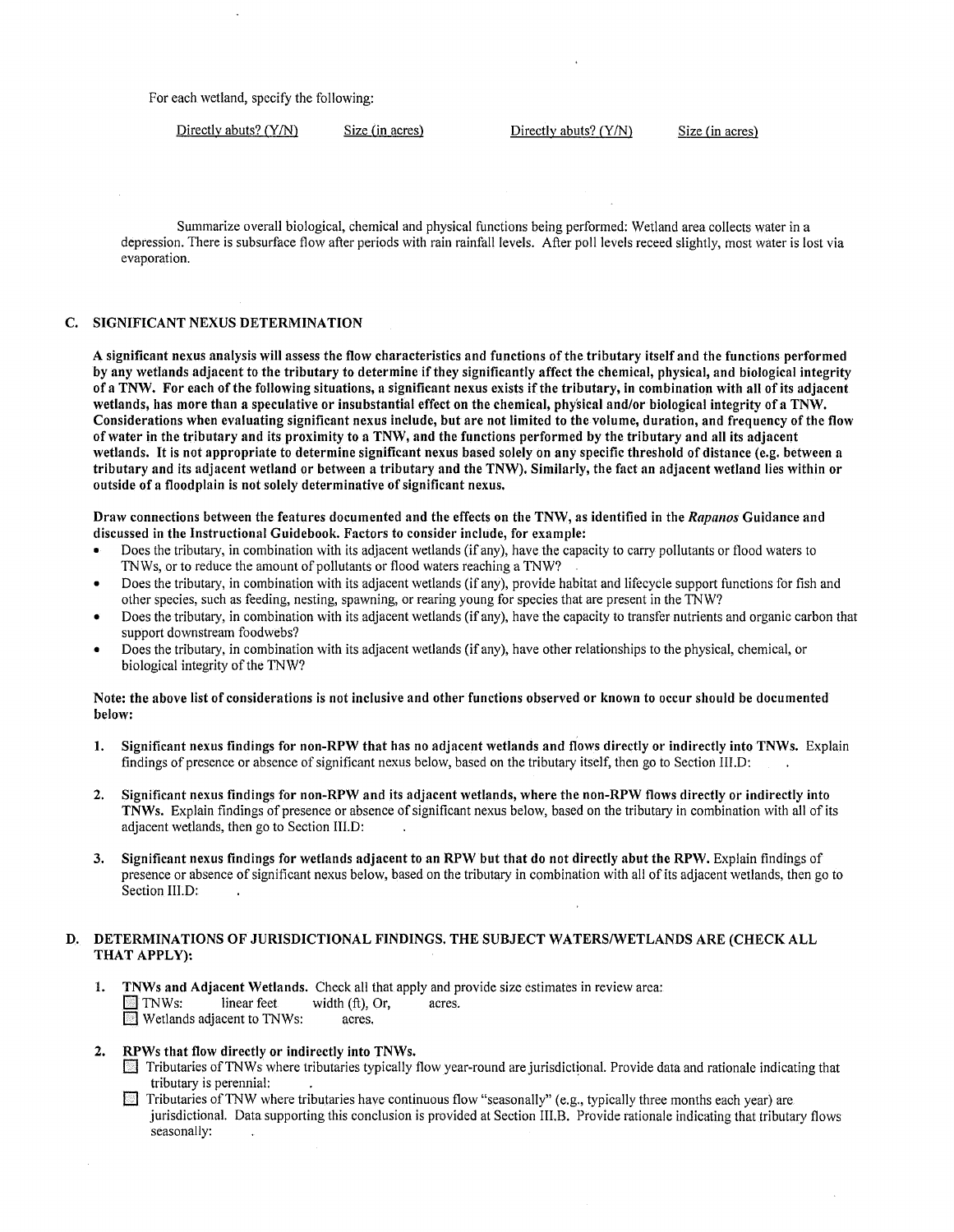Provide estimates for jurisdictional waters in the review area (check all that apply):<br>
Tributary waters: linear feet width  $(ft)$ .

- Tributary waters: linear feet<br>
Other non-wetland waters: acres.
- **b** Other non-wetland waters:
	- Identify type(s) of waters:

#### 3. Non-RPWs<sup>8</sup> that flow directly or indirectly into TNWs.

**B**] Waterbody that is not a TNW or an RPW, but flows directly or indirectly into a TNW, and it has a significant nexus with a TNW is jurisdictional. Data supporting this conclusion is provided at Section III.C.

Provide estimates for jurisdictional waters within the review area (check all that apply):<br>
Tributary waters: linear feet width  $(ft)$ .

- $\Box$  Tributary waters: linear feet width (ft).
- $\blacksquare$  Other non-wetland waters: acres.
	- Identify type(s) of waters:

## 4. Wetlands directly abutting an RPW that flow directly or indirectly into TNWs.

**E** Wetlands directly abut RPW and thus are jurisdictional as adjacent wetlands.

- El Wetlands directly abutting an RPW where tributaries typically flow year-round. Provide data and rationale indicating that tributary is perennial in Section III.D.2, above. Provide rationale indicating that wetland is directly abutting an RPW:
- [] Wetlands directly abutting an RPW where tributaries typically flow "seasonally." Provide data indicating that tributary is seasonal in Section III.B and rationale in Section III.D.2, above. Provide rationale indicating that wetland is directly abutting an RPW:

Provide acreage estimates for jurisdictional wetlands in the review area: acres.

- 5. Wetlands adjacent to but not directly abutting an RPW that flow directly or indirectly into TNWs.
	- $\Box$  Wetlands that do not directly abut an RPW, but when considered in combination with the tributary to which they are adjacent and with similarly situated adjacent wetlands, have a significant nexus with a TNW are jurisidictional. Data supporting this conclusion is provided at Section III.C.

Provide acreage estimates for jurisdictional wetlands in the review area: acres.

#### 6. Wetlands adjacent to non-RPWs that flow directly or indirectly into TNWs.

**EXECUTE Wetlands adjacent to such waters, and have when considered in combination with the tributary to which they are adjacent and** with similarly situated adjacent wetlands, have a significant nexus with a TNW are jurisdictional. Data supporting this conclusion is provided at Section III.C.

Provide estimates for jurisdictional wetlands in the review area: acres.

#### 7. Impoundments of jurisdictional waters.<sup>9</sup>

- As a general rule, the impoundment of a jurisdictional tributary remains jurisdictional.
- **Demonstrate that impoundment was created from "waters of the U.S.," or** Demonstrate that water meets the criteria for one of the categories presente
	- Demonstrate that water meets the criteria for one of the categories presented above (1-6), or
- **Demonstrate that water is isolated with a nexus to commerce (see E below).**

E. ISOLATED [INTERSTATE OR INTRA-STATE] WATERS, INCLUDING ISOLA TED WETLANDS, THE USE, DEGRADATION OR DESTRUCTION OF WHICH COULD AFFECT INTERSTATE COMMERCE, INCLUDING ANY SUCH WATERS (CHECK ALL THAT APPLY):<sup>10</sup>

- which are or could be used by interstate or foreign travelers for recreational or other purposes.
- D from which fish or shellfish are or could be taken and sold in interstate or foreign commerce.
- [1] which are or could be used for industrial purposes by industries in interstate commerce.
- I Interstate isolated waters. Explain:
- Other factors. Explain:

<sup>8</sup> See Footnote# 3.

 $9$ <sup>o</sup> To complete the analysis refer to the key in Section III.D.6 of the Instructional Guidebook.

<sup>&</sup>lt;sup>10</sup> Prior to asserting or declining CWA jurisdiction based solely on this category, Corps Districts will elevate the action to Corps and EPA HQ for review consistent with the process described in the Corps/EPA Memorandum Regarding CWA Act Jurisdiction Following Rapanos.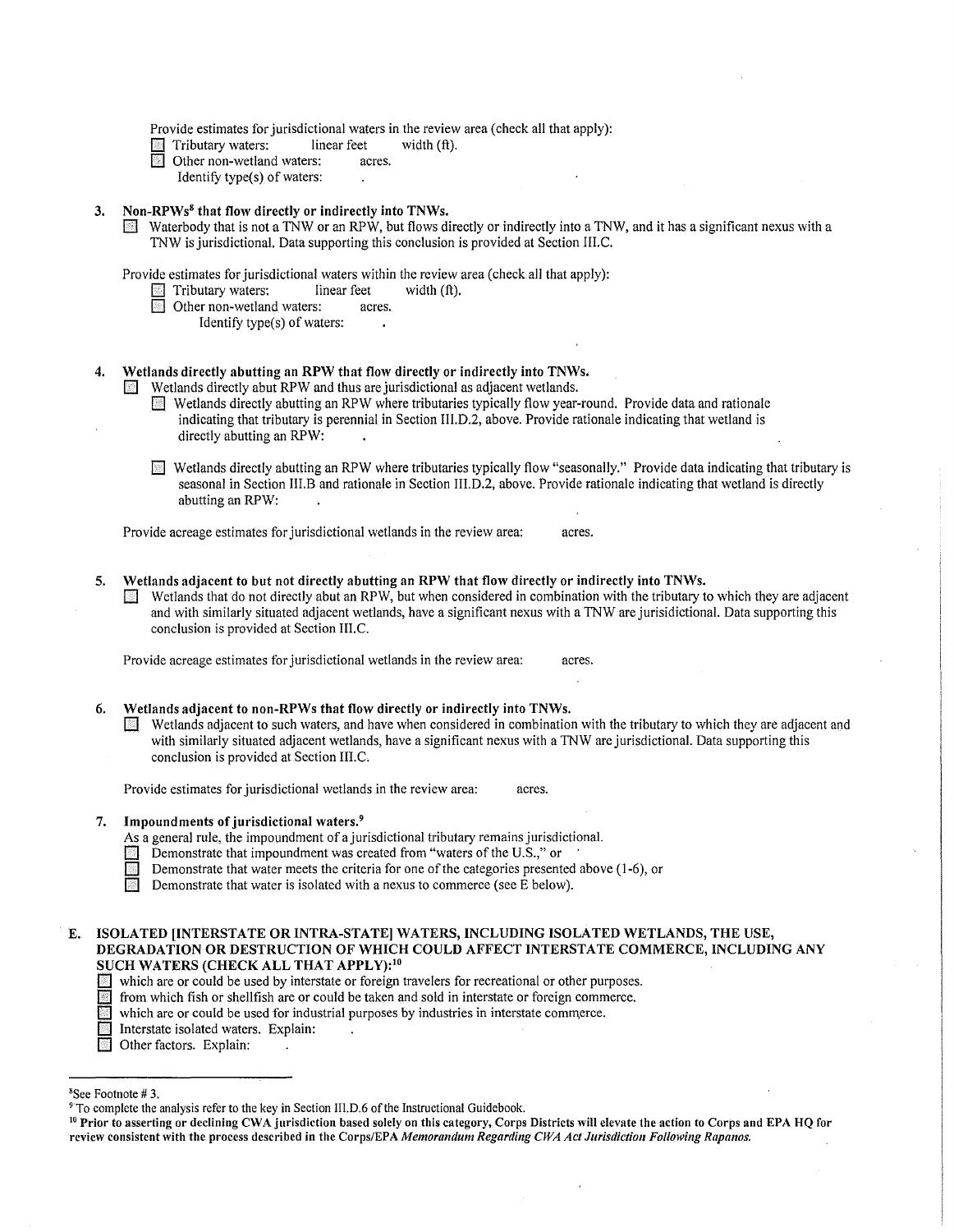|  |  |  |  |  |  |  |  | Identify water body and summarize rationale supporting determination: |
|--|--|--|--|--|--|--|--|-----------------------------------------------------------------------|
|--|--|--|--|--|--|--|--|-----------------------------------------------------------------------|

Provide estimates for jurisdictional waters in the review area (check all that apply):<br>
Tributary waters: linear feet width (ft).

 $\sim$ 

**El Tributary waters:** linear feet <br> **El** Other non-wetland waters: acres.

 $\overline{a}$  Other non-wetland waters:

Identify type(s) of waters:<br>tlands: acres.

**El** Wetlands:

## **F. NON-JURISDICTIONAL WATERS, INCLUDING WETLANDS (CHECK ALL THAT APPLY):**

If potential wetlands were assessed within the review area, these areas did not meet the criteria in the 1987 Corps of Engineers Wetland Delineation Manual and/or appropriate Regional Supplements.

**D** Review area included isolated waters with no substantial nexus to interstate (or foreign) commerce.

**El** Prior to the Jan 2001 Supreme Court decision in *"SWANCC,"* the review area would have been regulated based solely on the "Migratory Bird Rule" (MBR).

**El** Waters do not meet the "Significant Nexus" standard, where such a finding is required for jurisdiction. Explain:See **IV. B below.** 

 $\overline{\boxtimes}$  Other: (explain, if not covered above): **Area is a detention pond that appears to have been excavated in uplands and contains an earthern berm around the perimter. There is minimal to no flow out of the detenion pond except associated with rain events. The detenion pond receives runoff from the nearby road.** 

Provide acreage estimates for non-jurisdictional waters in the review area, where the sole potential basis of jurisdiction is the MBR factors (i.e., presence of migratory birds, presence of endangered species, use of water for irrigated agriculture), using best professional judgment (check all that apply):

**Ell** Non-wetland waters (i.e., rivers, streams): linear feet width (ft).

**El Lakes/ponds:** acres.<br> **El Other non-wetland waters:** 

- acres. List type of aquatic resource:
- **El** Wetlands: acres.

Provide acreage estimates for non-jurisdictional waters in the review area that do not meet the "Significant Nexus" standard, where such a finding is required for jurisdiction (check all that apply):

- **El** Non-wetland waters (i.e., rivers, streams): linear feet, width (ft).<br>
Lakes/ponds: acres.
- **El Lakes/ponds:**<br> **Colder non-weight**
- 181 Other non-wetland waters: 0.39 acres. List type of aquatic resource: Detenion Pond.
- Wetlands: acres.

## **SECTION IV: DATA SOURCES.**

|  | A. SUPPORTING DATA. Data reviewed for JD (check all that apply - checked items shall be included in case file and, where checked |  |
|--|----------------------------------------------------------------------------------------------------------------------------------|--|
|  | and requested, appropriately reference sources below):                                                                           |  |

- **<sup>181</sup>**Maps, plans, plots or plat submitted by or on behalf of the applicant/consultant:Site location, USGS topographic, USFWS NWI,
- Soil map, and a wetland delineation.
- **<sup>181</sup>**Data sheets prepared/submitted by or on behalf of the applicant/consultant.
	- **181** Office concurs with data sheets/delineation report.
	- **El** Office does not concur with data sheets/delineation report.
- **EL** Data sheets prepared by the Corps:
- **El** Corps navigable waters' study:
- **U.S. Geological Survey Hydrologic Atlas:** 
	- **T USGS NHD data.** 
		- [] USGS 8 and **12** digit HUC maps.
- **181** U.S. Geological Survey map(s). Cite scale & quad name:Toledo Quad. 7.5 min scale.
- $\boxtimes$  USDA Natural Resources Conservation Service Soil Survey. Citation: Web Soil Survey.<br>
Mational wetlands inventory map(s). Cite name:
- $\boxtimes$  National wetlands inventory map(s). Cite name:
- **El** State/Local wetland inventory map(s): **D** State/Local wetland
	-
- 100-year Floodplain Elevation is: **El** 100-year Floodplain Elevation is: (National Geodectic Vertical Datum of 1929)
- **I** Photographs:  $\boxtimes$  Aerial (Name & Date):Google Earth Aerial Photograph from 2017.
	- or **181** Other (Name & Date):Site photographs from 2017.
- **El Previous determination(s).** File no. and date of response letter:  $\mathbf{r}$
- **El** Applicable/supporting case law:
- **El** Applicable/supporting scientific literature:
- **D** Other information (please specify):